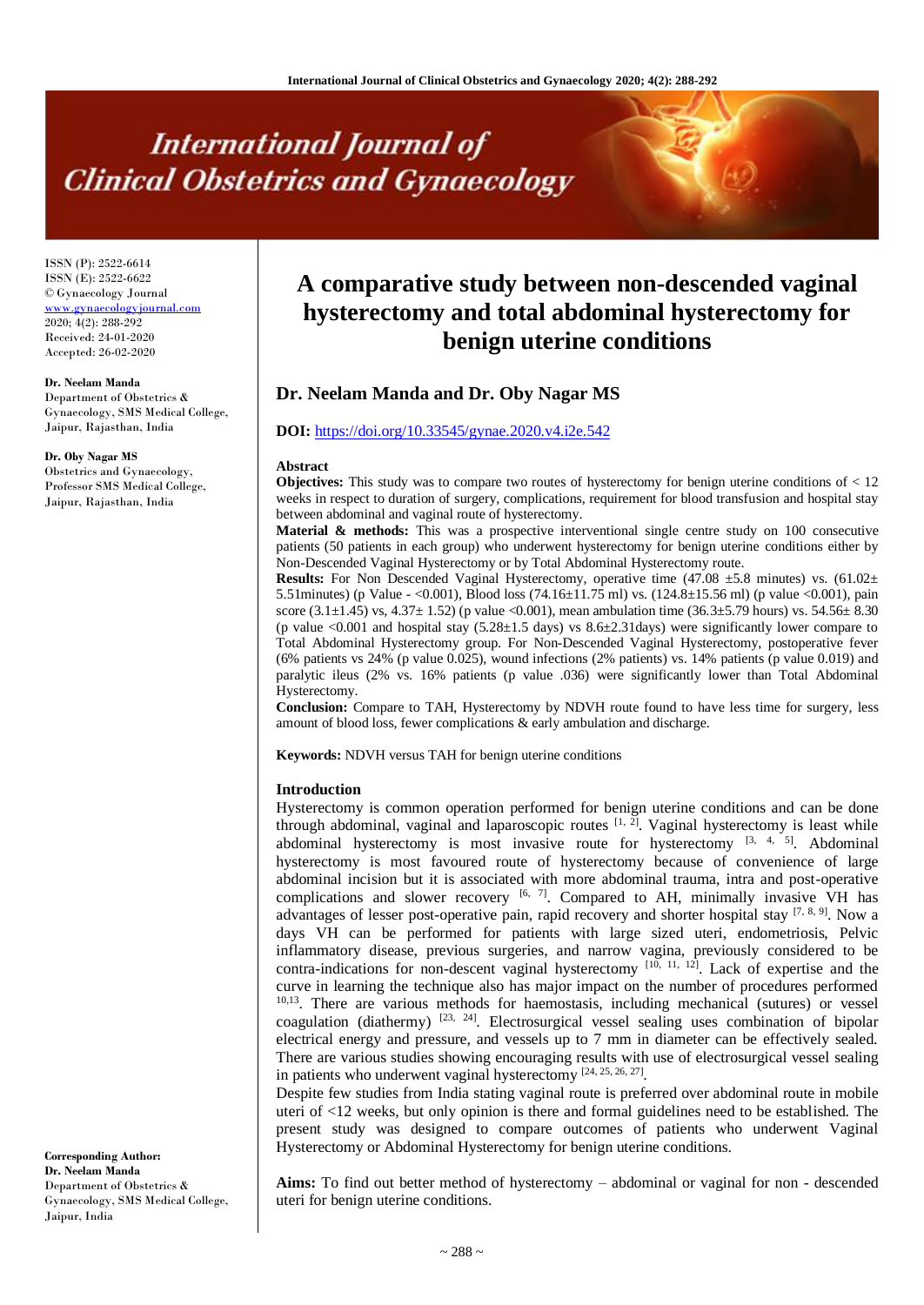**Objective:** The comparison included-Operating time, Intraoperative blood loss, intra and post-operative Intraoperative blood loss, intra and post-operative complications, post-operative pain, wound infection, postoperative recovery and Hospital stay.

#### **Material and methods**

**Study design and Setting:** This prospective interventional study was conducted in department of Obstetrics & Gynaecology. One hundred patients requiring hysterectomies for benign uterine conditions admitted to the gynaecology ward between April 2017 – till sample size achieved; fulfilling all inclusion and exclusion criteria were included. The study included patients having benign uterine conditions (diagnosed by Dilatation & Curettage, Pap smear, biopsy & Ultrasound) with non-descended uterus admitted for hysterectomy, who gave consent for the study, uterine size <12 weeks, mobile uterus, prior 1 LSCS with above conditions. Patients with complex adnexal mass were excluded.

## **Methodology**

Patients admitted for hysterectomy were evaluated after written informed consent. Detailed history (including menstrual history, obstetrical history, past and family history) was taken. Complete physical as well as pelvic examination were done. Routine blood and systemic investigations were done. Inj. Ceftriaxone prophylactically was given to every patient on operation table just before skin incision. All the procedures were done by single surgeon. Time of surgery was calculated from the start of incision to end of procedure. Weight of swab in the dry and blood-soaked states was measured and 19 mg weight difference was equated to 1ml blood loss. Body temperature was charted 4 hourly, Febrile Morbidity was defined as body temperature of  $\geq$ 38°C on 2 separate occasions 4 hours apart, after excluding first postoperative day. Patients were routinely receive injectable analgesics on day 1 twice. After this, patients were given oral/injectable analgesics on request only and the total number of days of analgesic requirement were noted. Post-operative pain was measured according to visual analogue scale. Intraoperative blood loss and injuries, blood transfusion, post-operative mobility, febrile morbidity, infections, hospital stay were recorded.

#### **Operative technique**

All cases were operated under spinal anaesthesia. In the total abdominal hysterectomy group, painting and draping followed by Pfannenstiel incision was made. Abdomen was opened in layers; Kocher's clamps were applied to side of bilateral uterine cornu to elevate uterus out of pelvis. Clamps were applied bilaterally to the round and tubo-ovarian ligaments, cut and ligated. Urinary bladder was mobilized to lower limit of cervix after Uterovesical fold was opened. Then subsequential clamps were applied to the uterine artery and bilateral Mackenrodt's uterosacral ligaments, clamped, cut and transfixed. Uterus delivered out and vault closure was done [11]. After securing haemostasis, abdomen was closed in layers.

In the vaginal group, VH was performed using standard technique. Per vaginal examination was done in all cases under anaesthesia before starting the surgery to have an idea about size, mobility of uterus and any adnexal mass. With aseptic measures the patients were cleaned and draped. The anterior lip of cervix was held with vulsellum and posterior lip with long Allie's forceps. Circular incision was made around the cervix, pubo-vesico-cervical ligament was cut and bladder mobilized upwards. At the site of previous scar bladder was sharply

dissected out and then carefully mobilized upwards by speculum, till the anterior peritoneum covering the uterus is visible as glistening white. In cases of difficulty in separating the bladder the lateral window technique was done. The anterior peritoneum is opened carefully by applying two artery forceps and cutting in between. Posterior pouch was opened subsequently. Uterosacral and cardinal ligaments were clamped, cut and coagulated with bipolar clamp. Bilateral clamping of uterine vessels was done. After delivering the uterus, hysterectomy was completed by applying bilateral cornual clamps, cutting and coagulating with bipolar clamp properly. All the pedicles were rechecked for any bleeding or oozing and vault is closed meticulously [12]

## **Statistical analyses**

Data were maintained on Microsoft Excel sheet. Data were expressed as percentages (%), mean ±SD, or median and 25% to 75% inter-quartile range (IQR), as appropriate. Differences in baseline characteristics between patients undergoing NDVH vs TAH had been done using student-t test for continuous variables with normal distribution and for non-normally distributed, Mann-Whitney U-test would be used. Categorical variables were compared by means of chi-square test (or Fisher's exact tests). *P*-values of < 0.05 was defined as statistically significant.

## **Results**

Mean age of study subjects in NDVH group was  $43.04 \pm 4.77$ years while that of women in TAH group was  $43.24 \pm 4.70$  years (p value 0.833). Most common presenting complaints were pain, excessive bleeding PV and white discharge in both the groups. Most of the women in both the groups had parity 3 or 4 with mean parity of 3.5 for NDVH and 3.3 for TAH group. The mean Haemoglobin of subjects in NDVH group was 11.49 (gm/dl) while that of women in TAH group was 11.28 (gm/dl) (*P*=0.361). Most common medical comorbidities were Diabetes mellitus, Hypertension and thyroid disorders and most common surgical comorbidities were LAP sterilization, abdominal sterilization and previous Caesarean section in both the groups and difference in medical and surgical comorbidities were not significant in both the groups (Table 1). The most common indication of hysterectomy in both the groups were Fibroid uterus followed by adenomyosis, chronic cervicitis, PID and endometrial hyperplasia and were comparable in both the groups (Figure1). The mean operative time of subjects in NDVH group was  $47.02 \pm 5.80$  min while that of women in TAH group was  $61.02 \pm 5.51$  min. This difference in mean Operative Time of subjects in both group was found to be statistically significant (P<0.001. The mean Blood loss of subjects in NDVH group was 74.16  $\pm$  11.75 (ml) while that of women in TAH group was 124.8  $\pm$  15.56 (ml) (*P*<0.001). None of the Women in both NDVH group and TAH group had any Intra op Complications. The mean Pain score of subjects in NDVH group was  $3.1 \pm 1.45$ , while that of women in TAH group it was  $4.37 \pm 1.52$ . This difference in pain score in both the groups was found to be statistically significant (*P*<0.001). The mean Haemoglobin drop in NDVH group was  $0.67 \pm 0.21$  g/dl\, while in TAH group it was  $1.32 \pm 0.32$  g/dl. This difference in Haemoglobin drop in both group was found to be statistically significant  $(P<0.001)$ but difference in number of units transfused was not found to be statistically significant (p=1.000). The mean Ambulation time of subjects in NDVH group was  $36.3 \pm 5.79$  hours while that of women in TAH group was  $54.56 \pm 8.30$  hours (P<0.001). In NDVH group most common complications seen were systemic infection (8%) followed by fever (6%). In TAH group, the most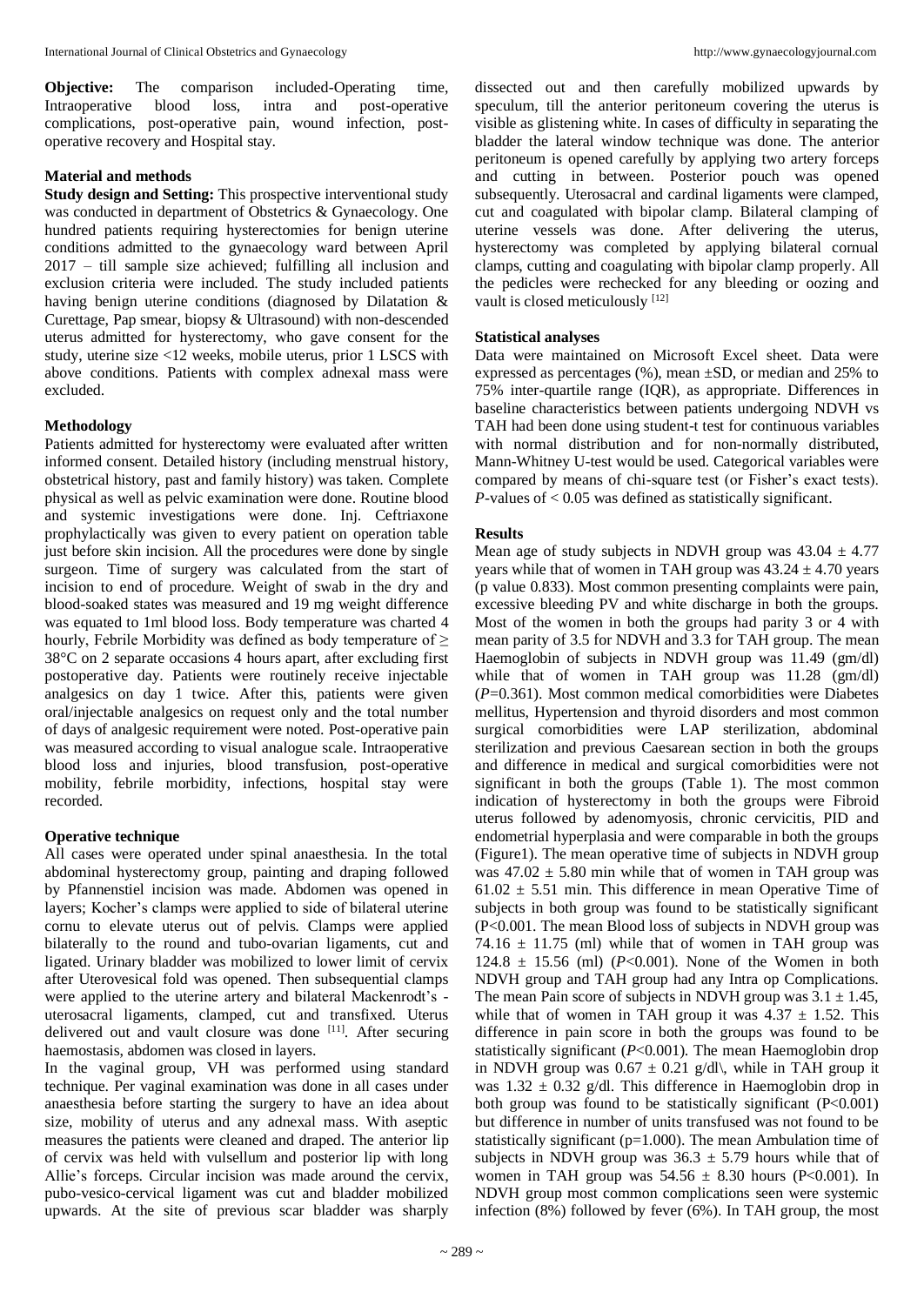common complications were fever (24%) followed by paralytic ileus (16%), wound infection (14%) and systemic infection  $(8\%)$ . Incidence of fever (p=0.025), wound infection (p=0.019) and paralytic ileus  $(p=0.036)$  were found to be significantly higher in TAH group as compared to NDVH group. The mean Duration of hospital stay of subjects in NDVH group was  $5.28 \pm$ 1.50 days while that of women in TAH group was  $8.62 \pm 2.31$ days. This difference of hospital stay of subjects in both group was found to be statistically significant (P<0.001) (Table 2). We did subgroup analysis of NDVH patients by dividing them into three subgroups according to size of uterus  $-6-8$  weeks, 8-10 weeks and 10-12 weeks. We found that duration of surgery was significantly less in 6-8 weeks group patients, compared to patients with other two subgroups. Similarly, duration of surgery was significantly less in 8-10 weeks group compared to 10-12 weeks. No significant differences were found in intra – operative blood loss, haemoglobin drop, post-operative pain score, ambulation time and hospital stay in these sub groups.

**Discussion:** This study was done to compare safety and efficacy between two routes of hysterectomy for benign uterine conditions of <12 weeks duration. In our study mean operative time for NDVH was significantly less compared to TAH group. Similar results were observed in various previous studies  $^{14,15,16}$ . Less operative time was also because of use of bipolar electrosurgical vascular sealing 25,26. Mean blood loss in our study was significantly less for NDVH group compared to TAH group. This observation was similar to previous studies [14, 15, 18, 19] . However there was no significant difference in requirement of blood transfusion intra or post – operatively. In our study pain score on visual analogue scale was significantly less for NDVH compared to TAH. This observation is supported by previous studies which also showed less post-operative pain and less requirement of analgesics in NDVH group compared to abdominal hysterectomy  $[17]$ . In our study, no intraoperative complication was noted in both NDVH and TAH group. No patient in NDVH group, required to conversion to abdominal hysterectomy. Most common post-operative complication in both the groups was febrile illness. Post-operative fever could be due to surgical site infection, systemic infections like UTI, pneumonia or other systemic infections but in most of patients no source of infection was found. Post-operative fever was

significantly more in TAH group compared to NDVH group. Wound infection was documented in 14% of patients in TAH group in comparison to none of the patients in NDVH group and this observation was statistically significant. However no significant difference was found in systemic infections in both the groups. Incidence of post-operative paralytic ileus was significantly higher in patients in TAH group compared to NDVH group (*p* value <0.05). In our study one patient in NDVH group developed post-operative vaginal discharge but none of the patient in TAH group. These observations were supported by previous studies [15, 17]. In our study, mean ambulation time and mean duration of hospital stay for patients of NDVH group were significantly less than TAH group. This could be because of many factors including more pain and requirement of analgesics, more patients developed post-operative febrile illness and paralytic illness in patients with TAH group requiring prolonged hospital stay and delayed ambulation in TAH group. These observations were similar to previous studies [16, 18, 19].

Our study had several limitations; First it was a single center study at tertiary hospital and could not be correlated with general population. Second, both the surgeon and observer could not be blinded because of intervention required in the study. Third, only patients with benign uterine conditions up to 12 weeks were recruited, but as we know now NDVH can be performed for large uterine size by debulking. Fourth, Psychosexual implications of both surgeries were not compared and long-term postoperative effects were not taken into account.

## **Summary and conclusion**

Our study showed that compared to TAH group NDVH group had less operative time, less intra operative blood loss, less postoperative pain and requirement of analgesics. Compared to TAH group NDVH group had less mean ambulation time, hospital stay and fewer post – operative complications.

In conclusion, Hysterectomy by Non descended vaginal route in patients with benign uterine conditions of < 12 weeks found to be safe and efficacious in comparison to Total Abdominal Hysterectomy.

#### **Acknowledgement** – No funding **No conflict of interest**

| <b>Baseline characteristic</b>                                                                             | Vaginal hysterectomy          | <b>Abdominal hysterectomy</b> | P value                 | significance    |  |  |
|------------------------------------------------------------------------------------------------------------|-------------------------------|-------------------------------|-------------------------|-----------------|--|--|
| Mean Age                                                                                                   | $43.04$ years                 | $43.24$ years                 | 0.833                   | Not significant |  |  |
| Parity                                                                                                     | 3.5                           | 3.3                           | 0.180                   | Not significant |  |  |
| Comorbid medical illnesses                                                                                 | 12(24%)                       | 9(18%)                        | 0.712                   | Not significant |  |  |
| No. of patients with previous surgeries                                                                    | $20(40\%)$                    | 24 (48%)                      | 0.513                   | Not significant |  |  |
| Mean Haemoglobin                                                                                           | $11.49$ g/dl                  | $11.28$ g/dl                  | 0.361                   | Not significant |  |  |
| Medical comorbidities-<br><b>Diabetes</b><br>Hypertension<br>Hypothyroidism                                | 4(8%)<br>7(14%)<br>3(6%)      | $4(8\%)$<br>9(18%)<br>7(14%)  | 0.712<br>0.785<br>0.317 | Not significant |  |  |
| Surgical comorbidities $-$<br>Lap. Sterilization<br><b>Abdominal Sterilization</b><br>Previous C - Section | 15(30%)<br>$4(8\%)$<br>5(10%) | 21(42%)<br>7(14%)<br>6(12%)   | 0.149<br>0.523<br>1.000 | Not significant |  |  |

#### **Table 1:** Demographic data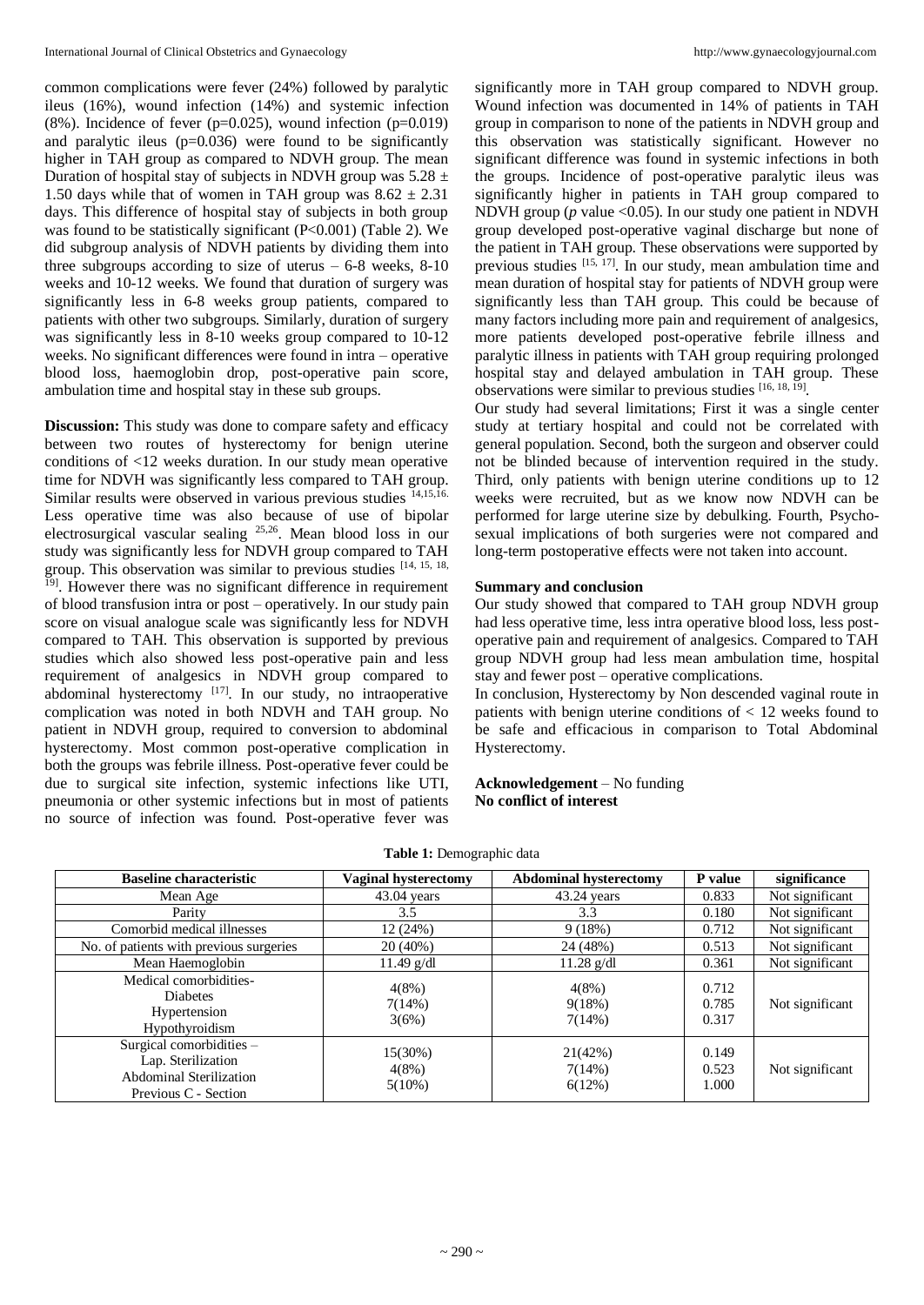| <b>Factor</b>                                 | Vaginal hysterectomy | <b>Abdominal hysterectomy</b> | <b>Value</b> | <b>Statistical significance</b> |
|-----------------------------------------------|----------------------|-------------------------------|--------------|---------------------------------|
| Operation duration (Min.)                     | 47.08                | 61.02                         | < 0.001      | Significant                     |
| Blood loss (ml)                               | 74.16                | 124.8                         | < 0.001      | Significant                     |
| Operative complications                       | None                 | None                          |              |                                 |
| Post op pain (Days of analgesics requirement) | 1.8                  | 3.4                           | < 0.001      | Significant                     |
| Hospital stay (Days)                          | 5.28                 | 8.62                          | < 0.001      | Significant                     |
| Post op mobility (hours)                      | 36.3                 | 54.5                          | < 0.001      | Significant                     |
| Post op Hb drop (gm/dl)                       | $0.67 \pm 0.21$      | $1.32 \pm 0.32$               | < 0.001      | Significant                     |
| Post op wound infection                       | None                 | 7(14%)                        | < 0.001      | Significant                     |
| Post op systemic infections                   | 3(6%)                | 3(6%)                         | 1.0          | Not significant                 |

**Table 2:** Primary Outcomes



**Fig 1:** Indications of Hysterectomy

## **References**

- 1. Vessey MP, Villard-Mackintosh L, McPherson K, Coulter A, Yea-tes D. The epidemiology of hysterectomy: findings in a large cohort study. BJOG. 1992; 99:402-7.
- 2. Niebuhr TE, Johnson N, Lethaby A, Tavender E, Curr E, Garry R *et al*. Surgical approach to hysterectomy for benign gynaecological disease. Cochrane Database Syst Rev. 2009;(3):CD003677.

doi: 10.1002/14651858.CD003677.pub4.

- 3. David-Montefiore E, Rouzier R, Chapron C, Darai E. Surgical routes and complications of hysterectomy for benign disorders: a prospective observational study in French university hospitals. Hum Reprod. 2007; 22:260- 265.
- 4. Johnson N, Barlow D, Lethaby A, Tavender E, Curr E, Garry R. Surgical approach to hysterectomy for benign gynaecological disease. Cochrane Database Syst Revm, 2006, CD003677.
- 5. Aarts JWM, Nieboer TE, Johnson N, Tavender E, Garry R, Mol BWJ *et al*. Surgical approach to hysterectomy for benign gynaecological Disease. The Cochrane Library, 2015, 8.
- 6. Ottosen C, Lingman G, Ottosen L. Three methods for hysterectomy: a randomised, prospective study of shortterm outcome. BJOG. 2000; 107(11):1380-5. doi:10.1111/j.1471-0528.2000.tb11652.x.
- 7. Ribeiro SC, Ribeiro RM, Santos NC, Pinotti JA. A randomized study of total abdominal, vaginal and laparoscopic hysterectomy. Int J Gynaecol Obstet. 2003; 83(1):37-43.
- 8. ACOG Committee opinion. Number 311, April 2005. Appropriate use of laparoscopically assisted vaginal hysterectomy. Obstet Gynecal. 2005; 105:929-30.
- 9. Yi YX, Zhang W, Zhou Q, Guo WR, Su Y. Laparoscopicassisted vaginal hysterectomy vs abdominal hysterectomy

for benign disease: a meta-analysis of randomized controlled trials. Eur J Obstet Gynecol Reprod Biol. 2011; 159:1-18.

- 10. Coulam CB, Pratt JH. Vaginal hysterectomy: is previous pelvic operation a contraindication. Am J Obstet Gynecol. 1973; 116:252.
- 11. Pitkin RM. Vaginal hysterectomy in obese women. Obstet Gynecol. 1977; 49:567.
- 12. Pratt JH, Daikoku NH. Obesity and vaginal hysterectomy. J Reprod med. 1990; 35:945.
- 13. Akyol D, Esinler I, Guven S, Salman MC, Ayhan A. Vaginal hysterectomy: results and complications of 886 patients. J Obstet Gynaecol. 2006; 26:777-781.
- 14. Dhivya Balakrishan, Gharphalia Dibyajyoti. A comparison between non-descent vaginal hysterectomy and total abdominal hysterectomy. Journal of Clinical and Diagnostic Research. 2016; 10(1):QC11-QC14.
- 15. Panda S, Behera AK, Jayalakshmi M. *et al*; Choosing the Route of Hysterectomy.? The Journal of Obstetrics and Gynecology of India. 2015; 65(4):251-254.
- 16. Chakraborty S, Goswami S, Mukherjee P, *et al*; Hysterectomy Which Route? The Journal of Obstetrics and Gynecology of India. 2011; 61(5):554-557.
- 17. Benassi L *et al*. Abdominal or vaginal hysterectomy for enlarged uteri: A randomized clinical trial. AJOG December. 2002; 187:1561-1565.
- 18. Roovers WR, Huub C, Johana G *et al*; A randomized controlled trial comparing abdominal and vaginal prolapsed surgery: effect on urogenital function. BJOG. 2004; 111:50- 56.
- 19. Hemant Deshpande, Burute S, Rachna Malik. A Comparative Study of Abdominal Versus Non-Descent Vaginal Hysterectomy International Journal of Contemporary Medical Research, 2016, 2454-7379.
- 20. Garry J, Fountain J, Brown A Manca. Evaluate